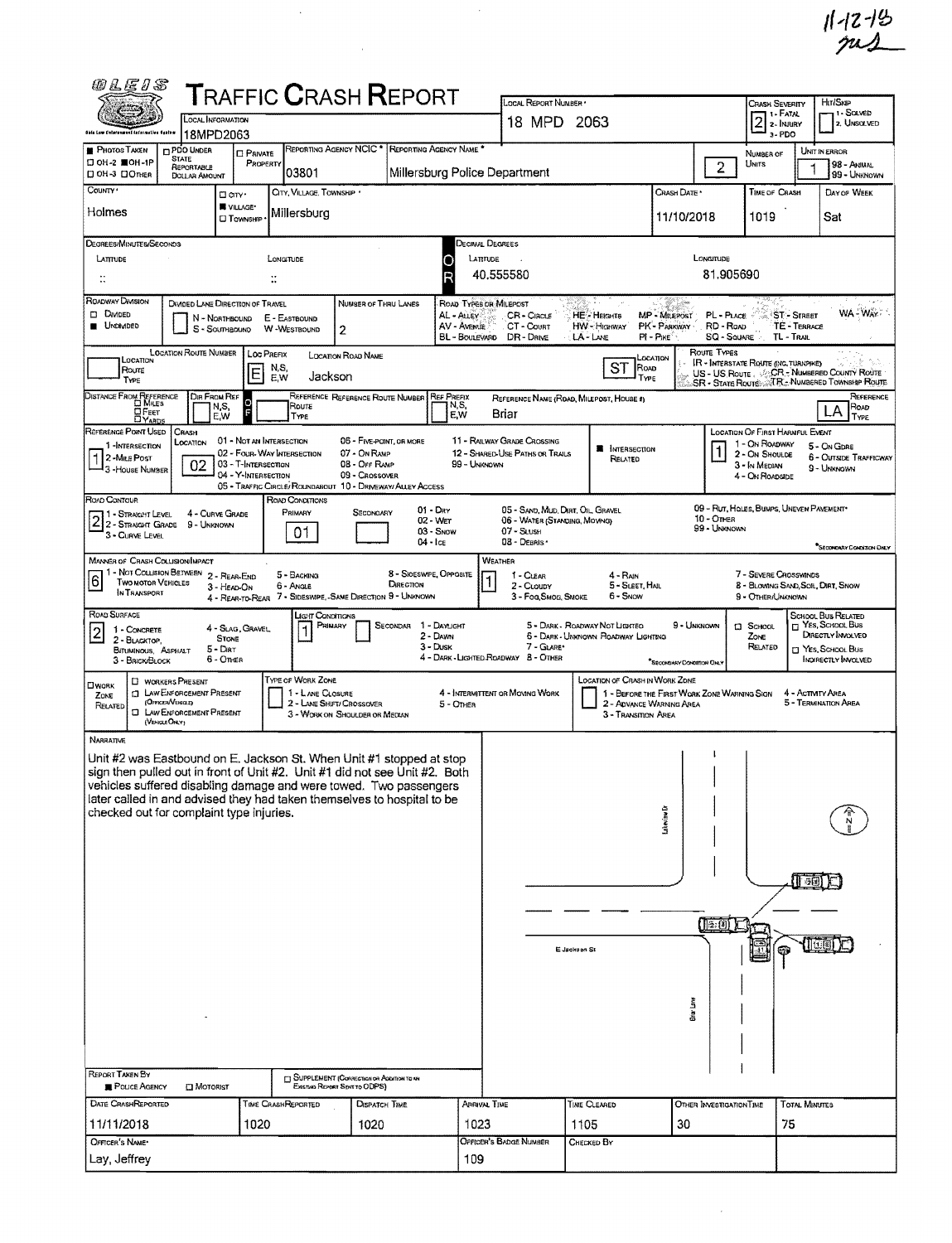| UNIT                                                                                                                                                      |                                                                                                                                                                     |                                                                                                                                                                                      |             |
|-----------------------------------------------------------------------------------------------------------------------------------------------------------|---------------------------------------------------------------------------------------------------------------------------------------------------------------------|--------------------------------------------------------------------------------------------------------------------------------------------------------------------------------------|-------------|
|                                                                                                                                                           |                                                                                                                                                                     | LOCAL REPORT NUMBER<br>18 MPD 2063                                                                                                                                                   |             |
|                                                                                                                                                           |                                                                                                                                                                     | OWNER PHONE NUMBER<br>DAMAGE AREA                                                                                                                                                    |             |
| OWNER NAME: LAST, FIRST, MIDDLE ( E) SAME AS DRIVER )<br>UNT NUMBER<br>Gray, Jeffrey, B                                                                   |                                                                                                                                                                     | DAMAGE SCALE<br>FRONT<br>330-231-1210                                                                                                                                                |             |
| OWNER ADDRESS: CITY, STATE, ZIP<br><b>CISAME AS DRIVER</b> )                                                                                              |                                                                                                                                                                     | $\vert 4 \vert$<br>1 - NONE                                                                                                                                                          |             |
| 12 Rustic Dr. Millersburg, OH, 44654                                                                                                                      |                                                                                                                                                                     |                                                                                                                                                                                      |             |
| <b>LP STATE</b><br>LICENSE PLATE NUMBER                                                                                                                   | VEHICLE IDENTIFICATION NUMBER                                                                                                                                       | 2 - MINOR<br># Occupants                                                                                                                                                             |             |
| OН<br>GUY3989                                                                                                                                             | 1C4PJMCB3GW240800                                                                                                                                                   | ם<br>3 - FUNCTIONAL                                                                                                                                                                  |             |
| <b>VEHICLE YEAR</b><br><b>VEHICLE MAKE</b><br>2016                                                                                                        | <b>VEHICLE MODEL</b>                                                                                                                                                | <b>VEHICLE COLOR</b><br>4 - Disabung<br>BLU                                                                                                                                          |             |
| Jeep<br><b>INSURANCE COMPANY</b><br>$P$ ROOF OF                                                                                                           | Cherokee<br>POLICY NUMBER<br>Toweb By                                                                                                                               | α.<br>□<br>9 - UNKNOWN                                                                                                                                                               | ם           |
| INSURANCE<br>American Commerce<br>SHOWN                                                                                                                   | ACPA001102867<br>Rigz                                                                                                                                               | Frean                                                                                                                                                                                |             |
| CARRIER NAME, ADDRESS, CITY, STATE, ZIP                                                                                                                   |                                                                                                                                                                     | <b>CARRIER PHONE</b>                                                                                                                                                                 |             |
| US DOT<br>VEHICLE WEIGHT GVWR/GCWR                                                                                                                        | CARGO BODY TYPE                                                                                                                                                     | <b>TRAFFICWAY DESCRIPTION</b>                                                                                                                                                        |             |
| 1 - LESS THAN OR EQUAL TO 10K LBS<br>2 - 10,001 To 26,000k LBS<br>HM PLACARD ID NO.                                                                       | 01 - No CARGO BODY TYPE/NOT APPLICABL 09 - POLE<br>02 - Bus/Van (9-15 Seats, Inc Driver)<br>03 - Bus (16+ Seats, Inc Driver)<br>11 - FLAT BED                       | 1 - Two-Way, Not Divided<br>1 2 - T WO-WAY, NOT DIVIDED, CONTINUOUS LEFT TURN LANE<br>10 - CARGO TANK                                                                                |             |
| 3 - MORE THAN 26,000K LBS.                                                                                                                                | 04 - VEHICLE TOWING ANOTHER VEHICLE<br>12 - Duse<br>05 - Logging                                                                                                    | 3 - T WO-WAY, DIVIDED, UNPROTECTED (PAINTED OR GRASS >4FT.) MEDIA<br>4 - Two-Way, Divided, Positive Median Barrier<br>13 - CONCRETE MIXER                                            |             |
| HAZARDOUS MATERIAL<br><b>HM CLASS</b><br><b>CI RELATED</b>                                                                                                | 06 - INTERMODAL CONTAINER CHASIS<br>07 - CARGO VAN/ENCLOSED BOX                                                                                                     | <b>5 - ONE-WAY TRAFFICWAY</b><br>14 - AUTO TRANSPORTER<br>15 - GARBAGE /REFUSE<br><b>D</b> Hit / Skip UNIT                                                                           |             |
| NUMBER                                                                                                                                                    | 08 - GRAIN, CHIPS, GRAVEL                                                                                                                                           | 99 - OTHER/UNKNOWN                                                                                                                                                                   |             |
| NON-MOTORIST LOCATION PRIOR TO IMPACT<br>TYPE OF USE<br>01 - INTERSECTION - MARKED CROSSWAL<br>1<br>02 - INTERSECTION - NO CROSSWALK                      | <b>UNIT TYPE</b><br>06                                                                                                                                              | PASSENGER VEHICLES (LESS THAN PRASSENGERS MEDIMEANY TRUCKS OR COMBO UNTS > 10K LBS BUS/VAN/LIMO(9 OR MORE INCLUDING DRIVER)                                                          |             |
| 03 - INTERSECTION OTHER<br>1 - PERSONAL<br>04 - MIDBLOCK - MARKED CROSSWALK                                                                               | 01 - Sua-Compact<br>02 - COMPACT                                                                                                                                    | 13 - SINGLE UNIT TRUCK OR VAN ZAXLE, 6 TRES 21 - BUS/VAN (9-15 SEATS, INC DRIVER)<br>22 - Bus (16+ Seats, Ing Driver)<br>14 - SINGLE UNIT TRUCK: 3+ AXLES                            |             |
| 05 - TRAVEL LANE - OTHER LOCATION<br>2 - COMMERCIAL<br>06 - BICYCLE LANE                                                                                  | 99 - UNKNOWN 03 - MID SIZE<br>OR HIT/SKIP<br>04 - FULL SIZE                                                                                                         | NON-MOTORIST<br>15 - SINGLE UNIT TRUCK / TRAILER<br>23 - ANIMAL WITH RIDER<br>16 - TRUCK/TRACTOR (BOBTAIL)                                                                           |             |
| 3 - GOVERNMENT<br>07 - SHOULDER/ROADSIDE<br>08 - Sidewalk                                                                                                 | 05 - Minivan<br>05 - SPORT UTILITY VEHICLE<br>07 - PICKUP                                                                                                           | 24 - ANIMAL WITH BUGGY, WAGON, SURREY<br>17 - Tractor/Semi-Trailer<br>25 - BICYCLE/PEDACYCLIST<br>18 - TRACTOR/DOUBLE                                                                |             |
| 09 - MEDIAN/CROSSING ISLAND<br><b>D</b> IN EMERGENCY<br>10 - DRIVE WAY ACCESS<br>RESPONSE                                                                 | $08 - V_{AN}$<br>09 - MOTORCYCLE                                                                                                                                    | 26 - PEDESTRIAN SKATER<br>19 - TRACTOR/TRIPLES<br>20 - OTHER MED/HEAVY VEHICLE<br>27 - OTHER NON-MOTORIST                                                                            |             |
| 11 - SHARED-USE PATH OR TRAIL<br>12 - NON-TRAFFICWAY AREA                                                                                                 | 10 - MOTORIZED BICYCLE<br>11 - SNOWMOBILE/ATV                                                                                                                       | HASHM PLACARD                                                                                                                                                                        |             |
| 99 - OTHER/UNKNOWN<br>09 - AMBULANCE<br>SPECIAL FUNCTION 01 - NONE                                                                                        | 12 - OTHER PASSENGER VEHICLE<br>17 - FARM VEHICLE<br>Most Damaged Area                                                                                              | ACTION                                                                                                                                                                               |             |
| $02 - T$ AXI<br>$10 -$ Fire<br>01<br>03 - RENTAL TRUCK (OVER 10KLBS)<br>11 - HIGHWAY/MAINTENANCE                                                          | 18 - FARM EQUIPMENT<br>$01 - None$<br>02<br>19 - MOTORHOME                                                                                                          | 08 - Lerr Side<br>99 - Unknown<br>11 - Non-Contact<br>5<br>02 - CENTER FRONT<br>09 - LEFT FRONT<br>2 - Non-Collision                                                                 |             |
| 04 - Bus - SCHOOL (PUBLIC OR PRIVATE) 12 - MILITARY<br>05 - Bus - Transit<br>13 - Pouce                                                                   | 20 - GOLF CART<br>21 - Train<br>IMPACT ARE 04 - RIGHT SIDE                                                                                                          | 03 - Right Front<br>10 - TOP AND WINDOWS<br>3 - STRIKING<br>11 - UNDERCARRIAGE<br>4 - STRUCK                                                                                         |             |
| 06 - Bus - Charter<br>14 - PUBLIC UTILITY<br>07 - Bus - Shurrug<br><b>15 - OTHER GOVERNMENT</b><br>08 - Bus - OTHER                                       | 22 - OTHER (EXPLANN NARRATIVE)<br>09                                                                                                                                | 05 - Right REAR<br>12 - LOAD/TRAILER<br>5 - STRIKING/STRUCK<br>06 - REAR CENTER<br>13 - TOTAL (ALL AREAS)<br>9 - UNKNOWN                                                             |             |
| 16 - CONSTRUCTION EOIP.<br>PRE- CRASH ACTIONS                                                                                                             |                                                                                                                                                                     | 07 - LEFT REAR<br>14 - OTHER                                                                                                                                                         |             |
| MOTORIST<br>01                                                                                                                                            |                                                                                                                                                                     | Non-Motorist<br>15 - ENTERING OR CROSSING SPECIFIED LOCATIO                                                                                                                          |             |
| 01 - STRAIGHT AHEAD<br>07 - MAKING U-TURN<br>08 - ENTERING TRAFFIC LANE<br>02 - BACKING<br>03 - CHANGING LANES<br>09 - LEAVING TRAFFIC LANE               | 13 - Negotiating a Curve<br>14 - OTHER MOTORIST ACTIO                                                                                                               | 21 - OTHER NON-MOTORIST ACTION<br>16 - WALKING, RUNNING, JOGGING, PLAYING, CYCLING<br>17 - WORKING                                                                                   |             |
| 99 - Unknown<br>04 - OVERTAKING/PASSING<br>10 - PARKED<br>05 - MAKING RIGHT TURN<br>11 - SLOWING OR STOPPEO IN TRAFFIC                                    |                                                                                                                                                                     | 18 - PUSHING VEHICLE<br>19 - APPROACHING OR LEAVING VEHICLE                                                                                                                          |             |
| 05 - MAKING LEFT TURN<br>12 - DRIVERLESS                                                                                                                  |                                                                                                                                                                     | 20 - STANDING                                                                                                                                                                        |             |
| Contributing Circumstance<br>PRIMARY<br>MOTORIST                                                                                                          | NON-MOTORIST                                                                                                                                                        | Vehicle Defects<br>01 - TURN SIGNALS                                                                                                                                                 |             |
| $01 - None$<br>02<br>02 - FALURE TO YIELD<br>03 - RAN RED LIGHT                                                                                           | 11 - IMPROPER BACKING<br><b>22 - None</b><br>12 - IMPROPER START FROM PARKED POSITION<br>23 - IMPROPER CROSSING<br>13 - STOPPED OR PARKED ILLEGALLY<br>24 - Darting | 02 - HEAD LAMPS<br>03-TAILLAUPS                                                                                                                                                      |             |
| 04 - RAN STOP SIGN<br>05 - Excessed Speso Limit<br>SECONDARY                                                                                              | 14 - OPERATING VEHICLE IN NEGLIGENT MANNER<br>15 - Swering to Avoid (Due to External Conditions)                                                                    | 04 - BRAKES<br>25 - LYING AND OR LLEGALLY IN ROADWAY<br>05 - STEERING<br>26 - FALURE TO YIELD RIGHT OF WAY                                                                           |             |
| 06 - UNSAFE SPEED<br>07 - IMPROPER TURN                                                                                                                   | 16 - Wrong Sine Wrong Way<br>17 - FAURE TO CONTROL<br>28 - INATTENTIVE                                                                                              | 06 - TIRE BLOWOUT<br>27 - Not Visible (DARK Clothing)<br>07 - WORN OR SUCK TIRES<br>08 - TRAILER EQUIPMENT DEFECTIVE                                                                 |             |
| 08 - LEFT OF CENTER<br>09 - Followed Too Closely/ACDA                                                                                                     | 18 - Vision Obstruction<br>19 - OPERATING DEFECTIVE EQUIPMENT<br>/SIGNALS/OFFICER                                                                                   | 29 - FAILURE TO OBEY TRAFFIC SIGNS<br>09 - MOTOR TROUBLE<br>10 - DISABLED FROM PRIOR ACCIDENT                                                                                        |             |
| 99 - UNKNOWN<br>10 - IMPROPER LANE CHANGE<br><b>PASSING OFF ROAD</b>                                                                                      | 20 - LOAD SHIFTING/FALLING/SPILLING<br>21 - OTHER IMPROPER ACTION                                                                                                   | 30 - WRONG SIDE OF THE ROAD<br>11 - OTHER DEFECTS<br>31 - Other Non-Motorist Action                                                                                                  |             |
| <b>SEQUENCE OF EVENTS</b>                                                                                                                                 | <b>NON-COLLISION EVENTS</b>                                                                                                                                         |                                                                                                                                                                                      |             |
| Б<br>20<br>FIRST                                                                                                                                          | 01 - OVERTURN/ROLLOVER<br>02 - FIRE/EXPLOSION<br>03 - IMMERSION                                                                                                     | 06 - EQUIPMENT FAILURE<br>10 - Cross Median<br>(BLOWN TIRE, BRAKE FALURE, ETC)<br>11 - Cross CENTER LINE<br>07 - SEPARATION OF UNITS<br>OPPOSITE DIRECTION OF TRAVEL                 |             |
| $\begin{array}{c}\n\hline\n\text{Most} \\ \hline\n\text{Maj} \\ \hline\n\end{array}$<br>1<br>99 - UNKNOWN<br><b>HARMFUL</b><br>Harmful.<br>Event<br>EVENT | 04 - JACKKNIFE<br>05 - CARGO/EQUIPMENT LOSS OR SHIFT 09 - RAN OFF ROAD LEFT                                                                                         | 08 - RAN OFF ROAD RIGHT<br>12 - DOWNESLL RUNAWAY<br><b>13 - OTHER NON-COLLISION</b>                                                                                                  |             |
| COLLISION WITH PERSON, VEHICLE OR OBJECT NOT FIXED                                                                                                        | COLLISION WITH FIXED, OBJECT                                                                                                                                        |                                                                                                                                                                                      |             |
| 14 - PEDESTRIAN<br>21 - PARKED MOTOR VEHICLE<br>15 - PEOALCYCLE<br>22 - WORK ZONE MAINTENANCE EQUIPMENT                                                   | 25 - IMPACT ATTENUATOR/CRASH CUSHION33 ~ MEDIAN CABLE BARRIER<br>26 - BRIDGE OVERHEAD STRUCTURE<br>27 - BRIDGE PIER OR ABUTMENT                                     | 41 - OTHER POST, POLE<br>48 - TREE<br>34 - MEDIAN GUARDRAIL BARRIER<br>49 - FIRE HYDRANT<br>OR SUPPORT<br>35 - MEDIAN CONCRETE BARRIER<br>42 - Culvert<br>50 - WORK ZONE MAINTENANCE |             |
| 16 - RAILWAY VEHICLE (TRAIN, ENGINE)<br>23 - STRUCK BY FALLING, SHIFTING CARGO<br>17 - ANIMAL - FARM<br>OR ANYTHING SET IN MOTION BY A                    | 28 - BRIDGE PARAPET<br>29 - Brioge Rail                                                                                                                             | 36 - Median Other Barrier<br>43 - Cunn<br>EQUIPMENT<br>44 - Drrch<br>37 - TRAFFIC SIGN POST<br>51 - WALL, BUILDING, TUNNEL                                                           |             |
| 18 - Animal - Deer<br>MOTOR VEHICLE<br>19 - ANMAL -OTHER<br>24 - OTHER MOVABLE OBJECT                                                                     | 30 - GUARDRAIL FACE<br>31 - GUARDRAILEND                                                                                                                            | 38 - OVERHEAD SIGN POST<br>45 - ENBANKMENT<br>52 - OTHER FIXED OBJECT<br>39 - LIGHT/LUMINARIES SUPPORT<br>46 - FENCE                                                                 |             |
| 20 - MOTOR VEHICLE IN TRANSPORT<br>UNIT SPEED<br>Posteo Speeo<br>TRAFFIC CONTROL                                                                          | 32 - PORTABLE BARRIER                                                                                                                                               | 40 - Unury Pous<br>47 - MAILBOX                                                                                                                                                      |             |
| 01 - No Controls<br>45<br>10<br>02                                                                                                                        | 07 - RAILROAD CROSSBUCKS<br>13 - CROSSWALK LINES                                                                                                                    | UNIT DIRECTION<br>1 - North<br>5 - Northeast<br>FROM<br>Τо<br>$2 -$ Sourn<br>6 - Northwest<br>1                                                                                      | 9 - UNKNOWN |
| 02 - S TOP SIGN<br>03 - YIELD SIGN<br>04 - Traffic Signal                                                                                                 | 14 - WALK/DON'T WALK<br>08 - RAILROAD FLASHERS<br>09 - R ALROAD GATES<br>15 - Отнеп<br>10 - Costruction Barricade<br>16 - Not Reported                              | 3 - East<br>7 - SOUTHEAST<br>4 - West<br>8 - Southmest                                                                                                                               |             |
| $\square$ Stated<br>05 - TRAFFIC FLASHERS<br><b>E</b> Estimated<br>05 - SCHOOL ZONE                                                                       | 11 - PERSON (FLAGGER, OFFICER<br>12 - PAVEMENT MARKINGS                                                                                                             |                                                                                                                                                                                      |             |
|                                                                                                                                                           |                                                                                                                                                                     |                                                                                                                                                                                      |             |

 $\mathcal{L}_{\text{max}}$ 

 $\mathcal{L}^{\text{max}}_{\text{max}}$  ,  $\mathcal{L}^{\text{max}}_{\text{max}}$ 

 $\sim$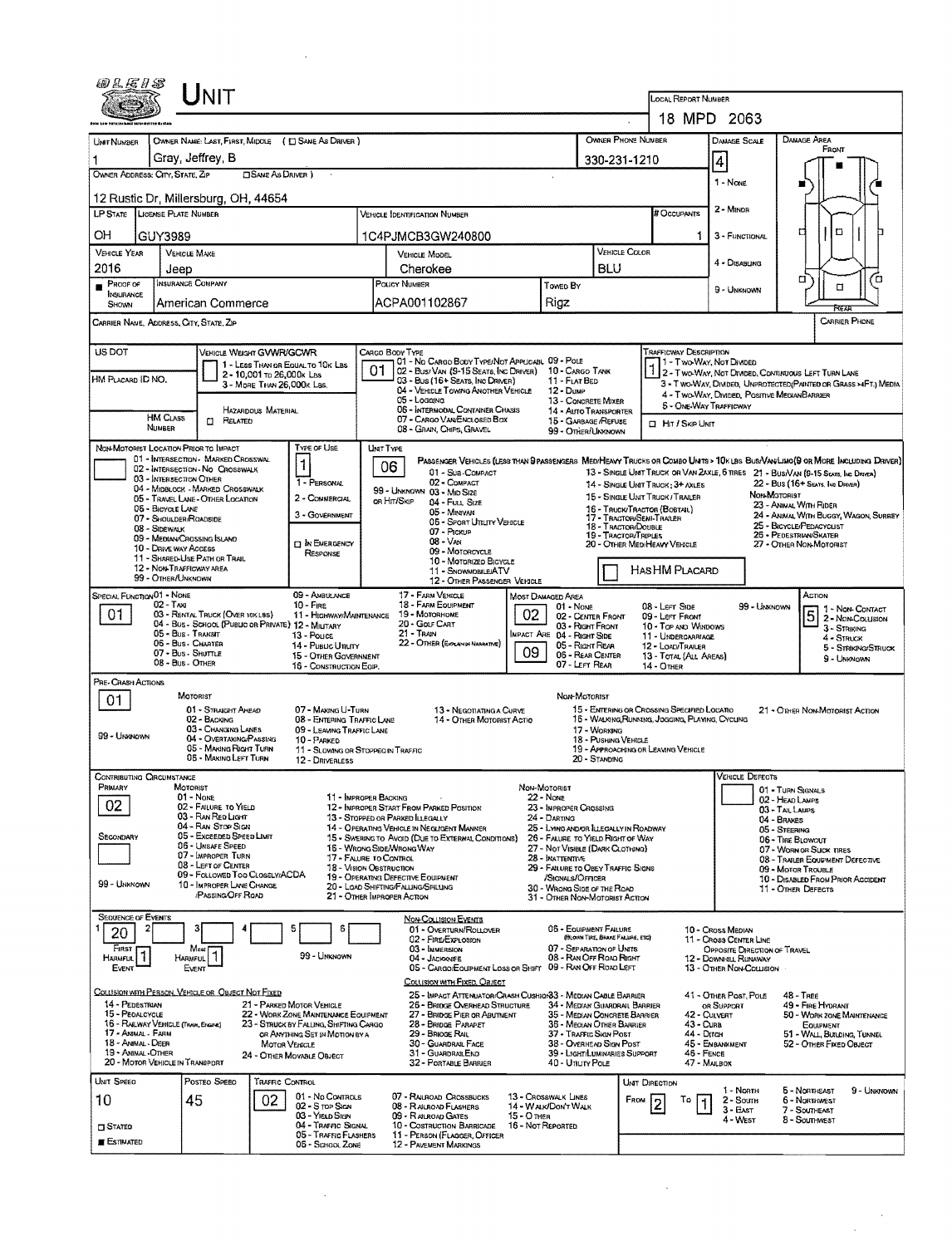| <b>UNIT</b>                                                                                                                                                                                        |                                                                                                                                                                                                 |
|----------------------------------------------------------------------------------------------------------------------------------------------------------------------------------------------------|-------------------------------------------------------------------------------------------------------------------------------------------------------------------------------------------------|
|                                                                                                                                                                                                    | <b>LOCAL REPORT NUMBER</b><br>18 MPD 2063                                                                                                                                                       |
|                                                                                                                                                                                                    | DAMAGE AREA<br>OWNER PHONE NUMBER                                                                                                                                                               |
| OWNER NAME: LAST, FIRST, MIDDLE ( E SAME AS DRIVER )<br><b>UNT NUMBER</b><br>Horlacher, Jessica, A<br>$\overline{2}$                                                                               | DAMAGE SCALE<br>FRONT                                                                                                                                                                           |
| <b>CISAME AS DRIVER</b> )<br>OWNER ADDRESS: CITY, STATE, ZIP                                                                                                                                       | 4                                                                                                                                                                                               |
| 14863 Old Mansfield Rd, Mount Vernon, OH, 43050                                                                                                                                                    | 1 - NONE                                                                                                                                                                                        |
| <b>LICENSE PLATE NUMBER</b><br>LP STATE<br><b>VEHICLE IDENTIFICATION NUMBER</b>                                                                                                                    | $2 - M$ IMOR<br># Occupants                                                                                                                                                                     |
| OН<br><b>HAF1783</b><br>1GNDT13S062169970                                                                                                                                                          | о<br>α<br>3 - FUNCTIONAL                                                                                                                                                                        |
| <b>VEHICLE YEAR</b><br><b>VENICLE MAKE</b><br><b>VEHICLE MODEL</b>                                                                                                                                 | VEHICLE COLOR<br>4 - Disabung                                                                                                                                                                   |
| 2006<br>Trailblazer<br>Chevrolet<br>INSURANCE COMPANY<br><b>POLICY NUMBER</b><br><b>PROOF OF</b>                                                                                                   | TAN<br>ם<br>п<br>Toweb By<br>□                                                                                                                                                                  |
| INSURANCE<br>Kahrl & Co<br>9623137800<br><b>SHOWN</b>                                                                                                                                              | 9 - UNKNOWN<br>Finneys<br>RFAF                                                                                                                                                                  |
| CARRIER NAME, ADDRESS, CITY, STATE, ZIP                                                                                                                                                            | <b>CARRIER PHONE</b>                                                                                                                                                                            |
| US DOT<br>VEHICLE WEIGHT GWWR/GCWR<br>CARGO BODY TYPE                                                                                                                                              | TRAFFICWAY DESCRIPTION                                                                                                                                                                          |
| 1 - LESS THAN OR EQUAL TO 10K LBS<br>2 - 10.001 to 26.000x Les<br>HM PLACARD ID NO.                                                                                                                | 01 - No CARGO BODY TYPE/NOT APPLICABL 09 - POLE<br>1 - T wo-Way, Not Divided<br>01 02 - Bus/Van (9-15 Seats, Inc Driver) 10 - Cargo Tank<br>2 - Two-Way, Not Divided, Continuous LEFT TURN LANE |
| 03 - Bus (16+ Seats, Inc DRIVER)<br>3 - MORE THAN 26,000K LBS.<br>04 - VEHICLE TOWING ANOTHER VEHICLE<br>05 - Logging                                                                              | 11 - FLAT BED<br>3 - T WO-WAY, DIVIDED, UNPROTECTED (PAINTEO OR GRASS >4FT.) MEDIA<br>12 - Dump<br>4 - Two-Way, Divideo, Positive Median Barrier<br>13 - CONCRETE MIXER                         |
| 06 - INTERMODAL CONTAINER CHASIS<br>HAZARDOUS MATERIAL<br><b>HM CLASS</b><br>07 - CARGO VAN ENCLOSED BOX<br>$\Box$ Related                                                                         | 5 - ONE-WAY TRAFFICWAY<br>14 - AUTO TRANSPORTER<br>15 - GARBAGE/REFUSE                                                                                                                          |
| NUMBER<br>08 - GRAN, CHIPS, GRAVEL                                                                                                                                                                 | <b>I HIT / SKIP UNIT</b><br>99 - OTHER/UNKNOWN                                                                                                                                                  |
| NON-MOTORIST LOCATION PRIOR TO IMPACT<br>TYPE OF USE<br><b>UNIT TYPE</b><br>01 - INTERSECTION - MARKED CROSSWAL                                                                                    | PASSENGER VEHICLES (LESS THAN 9 PASSENGERS MEDIHEAVY TRUCKS OR COMBO UNTS > 10K LBS BUS/VAN/LIMO(9 OR MORE INCLUDING DRIVER)                                                                    |
| 1<br>06<br>02 - INTERSECTION - NO CROSSWALK<br>01 - Sub-COMPACT<br>03 - INTERSECTION OTHER<br>1 - PERSONAL<br>02 - COMPACT                                                                         | 13 - SINGLE UNIT TRUCK OR VAN 2AXLE, 6 TIRES 21 - BUS/VAN (9-15 SEATS, ING DRAWN)<br>22 - Bus (16+ Seate, Ing Daver)<br>14 - SINGLE UNIT TRUCK: 3+ AXLES                                        |
| 04 - MIDBLOCK - MARKED CROSSWALK<br>99 - UNKNOWN 03 - MID SIZE<br>2 - COMMERCIAL<br>05 - TRAVEL LANE - OTHER LOCATION<br>or Hit/Skip<br>04 - FULL SIZE                                             | NON-MOTORIST<br>15 - SINGLE UNIT TRUCK / TRAILER<br>23 - ANIMAL WITH RIDER                                                                                                                      |
| 06 - BICYCLE LANE<br>05 - MINIVAN<br>3 - GOVERNMENT<br>07 - SHOULDER/ROADSIDE<br>06 - SPORT UTILITY VEHICLE                                                                                        | 16 - TRUCK/TRACTOR (BOBTAL)<br>24 - ANIMAL WITH BUGGY, WAGON, SURREY<br>17 - Tractor/Seni-Traller<br>25 - BICYCLE/PEDACYCUST<br>18 - TRACTOR/DOUBLE                                             |
| 08 - Sidewalk<br>07 - Pickup<br>09 - MEDIAN/CROSSING ISLAND<br>$08 - V_{AN}$<br><b>IT IN EMERGENCY</b><br>10 - DRIVE WAY ACCESS                                                                    | 26 - PEDESTRIAN/SKATER<br>19 - Tractor/Triples<br>20 - OTHER MEDIHEAVY VEHICLE<br>27 - Other Non-Motorist                                                                                       |
| 09 - Motorcycle<br>RESPONSE<br>11 - Shareo Use Path or Trail<br>10 - MOTORIZED BICYCLE<br>12 - NON-TRAFFICWAY AREA                                                                                 |                                                                                                                                                                                                 |
| 11 - SNOWMOBILE/ATV<br>99 - OTHER/UNKNOWN                                                                                                                                                          | Has HM Placard<br>12 - OTHER PASSENGER VEHICLE                                                                                                                                                  |
| SPECIAL FUNCTION 01 - NONE<br>09 - AMBULANCE<br>17 - FARM VEHICLE<br>18 - FARM EQUIPMENT<br>02 - Тахі<br>$10 -$ Fine                                                                               | Action<br>MOST DAMAGED AREA<br>08 - LEFT SIDE<br>99 - UNKNOWN<br>$01 - None$<br>1 - NDN-CONTACT                                                                                                 |
| 01<br>03 - RENTAL TRUCK (OVER 10XLBS)<br>19 - Мотокноме<br>11 - HIGHWAY/MAINTENANCE<br>04 - Bus - SCHOOL (PUBLIC OR PRIVATE) 12 - MILITARY<br>20 - GOLF CART<br>05 - Bus - Transit<br>$21 -$ TRAIN | 02<br>02 - CENTER FROM<br>09 - LEFT FRONT<br>2 - Non-Collision<br>03 - Right Front<br>10 - Top ANO WINDOWS<br>$3 -$ Strekeng                                                                    |
| 13 - Pouce<br>06 - Bus - Charter<br>22 - OTHER (EXPLANM NARRATIVE)<br>14 - Pusuc Unury<br>07 - Bus - SHUTTLE                                                                                       | IMPACT ARE 04 - RIGHT SIDE<br>11 - UNDERCARRIAGE<br>4 - STRUCK<br>05 - Right REAR<br>12 - LOAD/TRAILER<br>5 - STRIKING/STRUCK<br>02<br>06 - REAR CENTER                                         |
| 15 - OTHER GOVERNMENT<br>08 - Bus - Omen<br>16 - CONSTRUCTION EOIP.                                                                                                                                | 13 - TOTAL (ALL AREAS)<br>9 - Unknown<br>07 - LEFT REAR<br><b>14 - OTHER</b>                                                                                                                    |
| PRE- CRASH ACTIONS<br>MOTORIST                                                                                                                                                                     | NON-MOTORIST                                                                                                                                                                                    |
| 01<br>01 - STRAIGHT AHEAD<br>07 - MAKING U-TURN<br>02 - BACKING<br>08 - ENTERING TRAFFIC LANE                                                                                                      | 15 - EMTERING OR CROSSING SPECIFIED LOCATIO<br>13 - Negotiating a Curve<br>21 - Other Non-Motorist Action<br>16 - WALKING, RUNNING, JOGGING, PLAYING, CYCLING<br>14 - Отнен Мотояизт Астю       |
| 03 - CHANGING LANES<br>09 - LEAVING TRAFFIC LANE<br>99 - Unknown<br>04 - OVERTAKING/PASSING<br>10 - PARKED                                                                                         | 17 - WORKING<br>18 - Pusrong Vericue                                                                                                                                                            |
| 05 - MAXING RIGHT TURN<br>11 - SLOWING OR STOPPED IN TRAFFIC<br>06 - MAXING LEFT TURN<br>12 - DRIVERLESS                                                                                           | 19 - APPROACHING OR LEAVING VEHICLE<br>20 - STANDING                                                                                                                                            |
| Contributing Carcumstance                                                                                                                                                                          | Vehicle Defects                                                                                                                                                                                 |
| PRIMARY<br>MOTORIST<br>$01 - None$<br>11 - IMPROPER BACKING<br>01                                                                                                                                  | Non-Mororist<br>01 - TURN SIGNALS<br>22 - Nove<br>02 - HEAD LAMPS                                                                                                                               |
| 02 - FAILURE TO YIELD<br>12 - IMPROPER START FROM PARKED POSITION<br>03 - RAN RED LIGHT<br>13 - STOPPED OR PARKED LLEGALLY<br>04 - RAN STOP SIGN                                                   | 23 - IMPROPER CROSSING<br>03 - TAIL LAMPS<br>24 - Darting<br>04 - BRAKES                                                                                                                        |
| 14 - OPERATING VEHICLE IN NEGLIGENT MANNER<br>05 - Exceeped Speed Limit<br>SECONDARY<br>15 - Swering to Avoid (DUE TO EXTERNAL CONDITIONS)<br>06 - UNSAFE SPEED<br>16 - WRONG SIDE WRONG WAY       | 25 - LYING ANDIOR ILLEGALLY IN ROADWAY<br>05 - STEERING<br>26 - FALURE TO YIELD RIGHT OF WAY<br>06 - TIRE BLOWOUT                                                                               |
| 07 - IMPROPER TURN<br>17 - FALURE TO CONTROL<br>08 - LEFT OF CENTER<br>18 - VISION OBSTRUCTION                                                                                                     | 27 - Not Visible (DARK CLOTHING)<br>07 - WORN OR SUCK TIRES<br>28 - INATTENTIVE<br>08 - TRAILER EQUIPMENT DEFECTIVE<br>29 - FAILURE TO OBEY TRAFFIC SIGNS                                       |
| 09 - FOLLOWED TOO CLOSELY/ACDA<br>19 - OPERATING DEFECTIVE EQUIPMENT<br>99 - Unknown<br>10 - IMPROPER LANE CHANGE<br>20 - LOAD SHIFTING/FALLING/SPILLING                                           | 09 - Motor Trouble<br>/SIGNALS/OFFICER<br>10 - DISABLED FROM PRIOR ACCIDENT<br>30 - WRONG SIDE OF THE ROAD<br>11 - OTHER DEFECTS                                                                |
| <b>PASSING OFF ROAD</b><br>21 - OTHER IMPROPER ACTION                                                                                                                                              | 31 - OTHER NON-MOTORIST ACTION                                                                                                                                                                  |
| <b>SEQUENCE OF EVENTS</b><br><b>NON-COLLISION EVENTS</b><br>01 - OVERTURN/ROLLOVER<br>20                                                                                                           | 06 - EQUIPMENT FAILURE<br>10 - Cross Median                                                                                                                                                     |
| 02 - FIRE/EXPLOSION<br>FIRST<br>03 - IMMERSION<br>Most                                                                                                                                             | (BLOWN TIRE, BRAKE FAILURE, ETC)<br>11 - Cross CENTER LINE<br>07 - SEPARATION OF UNITS<br>OPPOSITE DIRECTION OF TRAVEL                                                                          |
| 1<br>1<br>99 - Unknown<br>Harmful I<br>HARMFUL<br>04 - JACKKNIFE<br>EVENT<br>Event                                                                                                                 | 08 - RAN OFF ROAD RIGHT<br>12 - DOWNHILL RUNAWAY<br>05 - CARGO/EQUIPMENT LOSS OR SHIFT 09 - RAN OFF ROAD LEFT<br>13 - OTHER NON-COLLISION                                                       |
| COLLISION WITH FIXED, OBJECT<br>COLLISION WITH PERSON, VEHICLE OR OBJECT NOT FIXED                                                                                                                 | 25 - IMPACT ATTENUATOR/CRASH CUSHIONS3 - MEDIAN CABLE BARRIER<br>41 - OTHER POST, POLE<br>48 - Tree                                                                                             |
| 14 - PEDESTRIAN<br>21 - PARKED MOTOR VEHICLE<br>26 - BRIDGE OVERHEAD STRUCTURE<br>15 - PEDALCYCLE<br>22 - WORK ZONE MAINTENANCE EQUIPMENT<br>27 - BRIOGE PIER OR ABUTMENT                          | 34 - MEDIAN GUARDRAIL BARRIER<br>49 - FIRE HYDRANT<br>OR SUPPORT<br>35 - MEDIAN CONCRETE BARRIER<br>42 - CULVERT<br>50 - WORK ZONE MAINTENANCE                                                  |
| 16 - RAILWAY VEHICLE (TRAIN, ENGINE)<br>23 - Struck by Falling, Shifting Cargo<br>28 - BRIOGE PARAPET<br>17 - Animal - Farm<br>29 - BRIDGE RAIL<br>OR ANYTHING SET IN MOTION BY A                  | 36 - MEDIAN OTHER BARRIER<br>43 - Cura<br>EQUIPMENT<br>37 - TRAFFIC SIGN POST<br>44 - Олсн<br>51 - WALL, BUILDING, TUNNEL                                                                       |
| 18 - Animal - Deer<br>30 - GUARDRAIL FACE<br><b>MOTOR VEHICLE</b><br>19 - ANIMAL-OTHER<br>31 - GUARDRAILEND<br>24 - OTHER MOVABLE OBJECT                                                           | 38 - Overhead Ston Post<br>45 - EMBANKMENT<br>52 - OTHER FIXED OBJECT<br>39 - LIGHT/LUMINARIES SUPPORT<br>46 - FENCE                                                                            |
| 20 - MOTOR VEHICLE IN TRANSPORT<br>32 - PORTABLE BARRIER<br>UNIT SPEED                                                                                                                             | 40 - UTILITY POLE<br>47 - MAILBOX                                                                                                                                                               |
| Posteo Speed<br>Traffic Control<br>01 - No Controls<br>07 - RAILROAD CROSSBUCKS<br>12<br>45<br>45                                                                                                  | UNIT DIRECTION<br>5 - Northeast<br>1 - North<br>9 - Ungonown<br>13 - Crosswalk LINES<br>From<br>6 - NORTHWEST<br>Τo<br>2 - Soum                                                                 |
| 02 - S TOP SIGN<br>08 - RALROAD FLASHERS<br>03 - YIELD SIGN<br>09 - RALROAD GATES                                                                                                                  | 13<br>14 - WALK/DON'T WALK<br>$3 - E$ AST<br>7 - SOUTHEAST<br>15 - Отнев<br>4 - West<br>8 - SOUTHWEST                                                                                           |
| 04 - TRAFFIC SIGNAL<br>10 - COSTRUCTION BARRICADE<br><b>C</b> Stated<br>05 - TRAFFIC FLASHERS<br>11 - PERSON (FLAGGER, OFFICER<br><b>E</b> Estimated                                               | 16 - Not Reported                                                                                                                                                                               |
| 06 - SCHOOL ZONE<br>12 - PAVEMENT MARKINGS                                                                                                                                                         |                                                                                                                                                                                                 |

 $\frac{1}{\sqrt{2}}\sum_{i=1}^{n-1}\frac{1}{\sqrt{2}}\left(\frac{1}{\sqrt{2}}\right)^2\left(\frac{1}{\sqrt{2}}\right)^2.$ 

 $\frac{1}{2} \frac{1}{2} \frac{1}{2} \frac{1}{2}$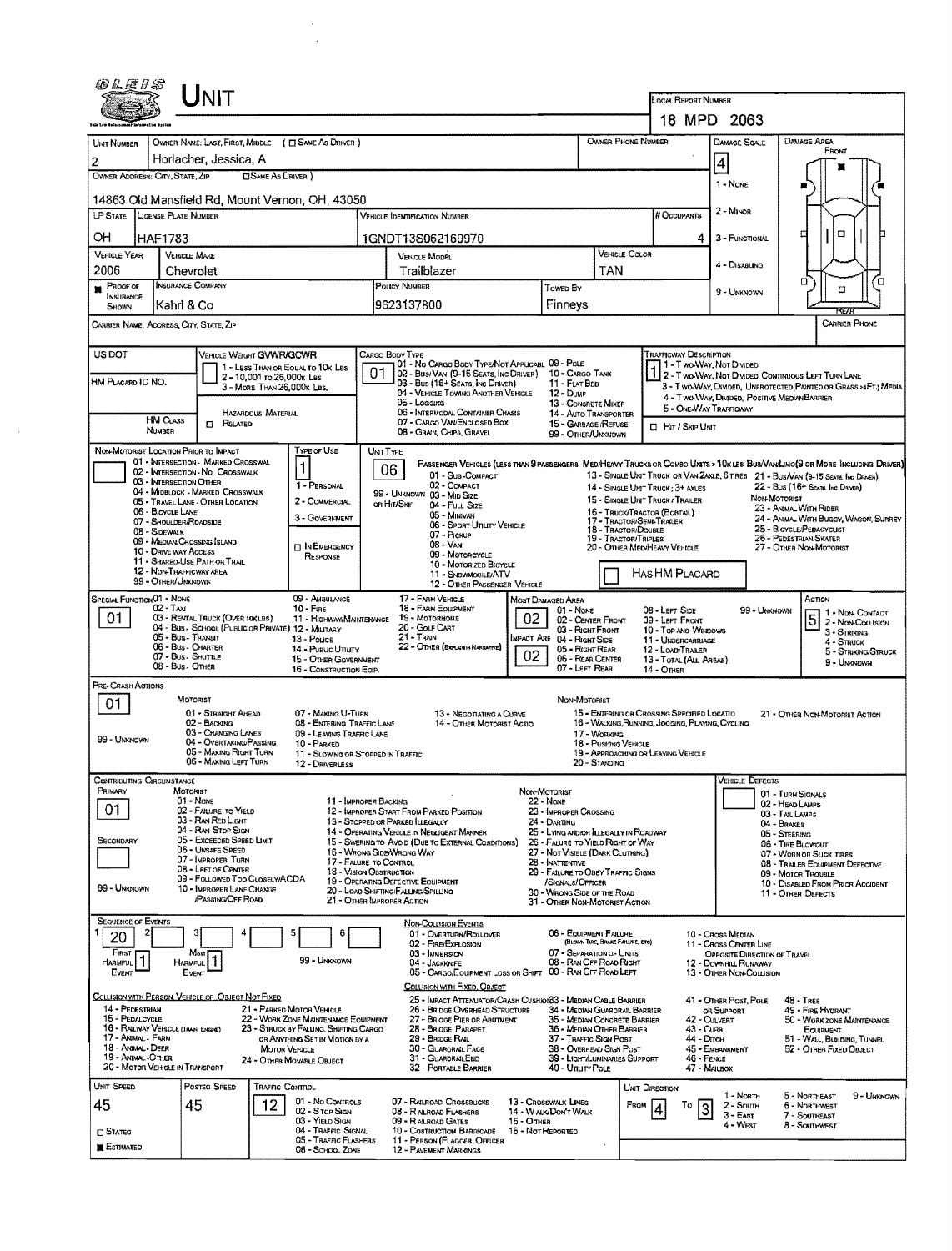| <i>@LE1S</i>                      |                                                                                                    |                                                                   |                             |                                                                |                                    |                                                                                                                                           | <b>MOTORIST / NON-MOTORIST / OCCUPANT</b>                                                                             |                                      |                                                                                               |                                                                                  |               |                                                   |                       |                                                                                        |                                          |                             |
|-----------------------------------|----------------------------------------------------------------------------------------------------|-------------------------------------------------------------------|-----------------------------|----------------------------------------------------------------|------------------------------------|-------------------------------------------------------------------------------------------------------------------------------------------|-----------------------------------------------------------------------------------------------------------------------|--------------------------------------|-----------------------------------------------------------------------------------------------|----------------------------------------------------------------------------------|---------------|---------------------------------------------------|-----------------------|----------------------------------------------------------------------------------------|------------------------------------------|-----------------------------|
|                                   |                                                                                                    |                                                                   |                             |                                                                |                                    |                                                                                                                                           |                                                                                                                       |                                      |                                                                                               |                                                                                  |               | LOCAL REPORT NUMBER<br>18 MPD 2063                |                       |                                                                                        |                                          |                             |
|                                   | UNIT NUMBER NAME: LAST, FIRST, MIDDLE                                                              |                                                                   |                             |                                                                |                                    |                                                                                                                                           |                                                                                                                       |                                      |                                                                                               | DATE OF BIRTH                                                                    |               |                                                   |                       | AGE                                                                                    | GENDER                                   | F - FEMALE                  |
|                                   | Gray, Jeffrey, B                                                                                   |                                                                   |                             |                                                                |                                    |                                                                                                                                           |                                                                                                                       |                                      |                                                                                               | 02/11/1954                                                                       |               |                                                   |                       | 64                                                                                     | lм                                       | M - MALE                    |
|                                   | ADDRESS, CITY, STATE, ZIP                                                                          |                                                                   |                             |                                                                |                                    |                                                                                                                                           |                                                                                                                       |                                      |                                                                                               |                                                                                  |               | CONTACT PHONE - INCLUDE AREA CODE<br>330-231-1210 |                       |                                                                                        |                                          |                             |
| <b>I</b> njuries                  | 12 Rustic Dr, Millersburg, OH, 44654<br>INJURED TAKEN BY EMS AGENCY                                |                                                                   |                             |                                                                |                                    |                                                                                                                                           | <b>MEDICAL FACILITY INJURED TAKEN TO</b>                                                                              |                                      | SAFETY EQUIPMENT USED                                                                         |                                                                                  |               |                                                   |                       | DOT COMPLIANT SEATING POSITION AIR BAG USAGE EJECTION TRAPPED                          |                                          |                             |
| 1                                 |                                                                                                    |                                                                   |                             |                                                                |                                    |                                                                                                                                           |                                                                                                                       | 04                                   |                                                                                               | MOTORCYCLE<br>HELMET                                                             |               | 01                                                |                       |                                                                                        |                                          | $\vert$ 1                   |
| OL STATE                          | OPERATOR LICENSE NUMBER                                                                            |                                                                   | OL CLASS<br>$\vert 4 \vert$ | No<br>∐V∧⊔о                                                    | M/C<br>O <sub>End</sub>            | CONDITION<br>$\vert$ 1                                                                                                                    | ALCOHOL/DRUG SUSPECTED ALCOHOL TEST STATUS ALCOHOL TEST TYPE ALCOHOL TEST VALUE DRUG TEST STATUS DRUG TEST TYPE<br>11 | 1                                    |                                                                                               |                                                                                  |               |                                                   |                       |                                                                                        |                                          |                             |
| OH                                | RQ423696<br>OFFENSE CHARGED ( CLOCAL CODE)                                                         |                                                                   |                             | D.<br><b>OFFENSE DESCRIPTION</b>                               |                                    |                                                                                                                                           |                                                                                                                       |                                      | CITATION NUMBER                                                                               |                                                                                  |               |                                                   |                       | HANDS-FREE                                                                             |                                          | <b>DRIVER DISTRACTED BY</b> |
| 331.16                            |                                                                                                    |                                                                   |                             | Right of way at Intersection                                   |                                    |                                                                                                                                           |                                                                                                                       |                                      | <b>OUYBAZU</b>                                                                                |                                                                                  |               |                                                   | <b>DEVICE</b><br>UsED |                                                                                        |                                          |                             |
|                                   | Unit Number   Name: Last, First, Middle                                                            |                                                                   |                             |                                                                |                                    |                                                                                                                                           |                                                                                                                       |                                      |                                                                                               | DATE OF BIRTH                                                                    |               |                                                   |                       | AGE                                                                                    | Gender<br>lM                             | F - FEMALE                  |
|                                   | Horlacher, David, K<br>ADDRESS, CITY, STATE, ZIP                                                   |                                                                   |                             |                                                                |                                    |                                                                                                                                           |                                                                                                                       |                                      |                                                                                               | 09/28/1954                                                                       |               | CONTACT PHONE - INCLUDE AREA CODE                 |                       | 64                                                                                     |                                          | M - MALE                    |
|                                   | 8354 Columbus Rd, Mount Vernon, OH, 43050                                                          |                                                                   |                             |                                                                |                                    |                                                                                                                                           |                                                                                                                       |                                      |                                                                                               |                                                                                  |               | 740-507-1050                                      |                       |                                                                                        |                                          |                             |
| <b>NJURIES</b>                    | INJURED TAKEN BY EMS AGENCY                                                                        |                                                                   |                             |                                                                |                                    |                                                                                                                                           | MEDICAL FACILITY INJURED TAKEN TO                                                                                     |                                      | <b>SAFETY EQUIPMENT USED</b>                                                                  | MOTORCYCLE                                                                       |               |                                                   |                       | DOT COMPLIANT SEATING POSITION AIR BAG USAGE EJECTION TRAPPED                          |                                          |                             |
| OL State                          | <b>OPERATOR LICENSE NUMBER</b>                                                                     |                                                                   | OL CLASS                    | No                                                             |                                    | CONDITION                                                                                                                                 | ALCOHOL/DRUG SUSPECTED ALCOHOL TEST STATUS ALCOHOL TEST TYPE ALCOHOL TEST VALUE DRUG TEST STATUS DRUG TEST TYPE       | 04                                   |                                                                                               | <b>HELMET</b>                                                                    |               | 01                                                |                       | $\vert$ 5                                                                              |                                          |                             |
| OH                                | RS675094                                                                                           |                                                                   | $\vert 4 \vert$             | <b>OVAJD</b><br>D.                                             | M/C<br>$\blacksquare$ $_{\sf END}$ | 11                                                                                                                                        | $\vert$ 1                                                                                                             | 11                                   |                                                                                               |                                                                                  |               |                                                   |                       |                                                                                        |                                          |                             |
|                                   | OFFENSE CHARGED ( CLOCAL CODE)                                                                     |                                                                   |                             | <b>OFFENSE DESCRIPTION</b>                                     |                                    |                                                                                                                                           |                                                                                                                       |                                      | CITATION NUMBER                                                                               |                                                                                  |               |                                                   | $\Box$ Device         | HANDS-FREE                                                                             |                                          | <b>DRIVER DISTRACTED BY</b> |
|                                   |                                                                                                    |                                                                   |                             |                                                                |                                    |                                                                                                                                           |                                                                                                                       |                                      |                                                                                               |                                                                                  |               |                                                   | Used                  |                                                                                        |                                          |                             |
| <b>INJURIES</b>                   | 1 - No INJURY / NONE REPORTE:                                                                      | INJURED TAKEN BY<br>$>1$ - Not Transported $\ell^{\infty}$        |                             |                                                                | MOTORIST                           | SAFETY EQUIPMENT USED                                                                                                                     |                                                                                                                       | 99 - UNKNOWN SAFETY EQUIPMENT        |                                                                                               |                                                                                  |               | NON-MOTORIST                                      |                       |                                                                                        |                                          |                             |
| 2 - Possible                      | 3. NON-INCAPACITATING                                                                              | TREATED AT SCENE<br>2 - EMS                                       |                             |                                                                |                                    | 02 - SHOULDER BELT ONLY USED                                                                                                              | 01 - NONE USED - VEHICLE OCCUPANT * *** 05 - CHILD RESTRAINT SYSTEM-FORWARD FACING 09 - NONE USED                     |                                      | 06 - CHILD RESTRAINT SYSTEM-REAR FACING                                                       |                                                                                  |               |                                                   |                       |                                                                                        | 12 - REFLECTIVE COATING<br>13 - Ligiming |                             |
| 4 - INCAPACITATING<br>$5 -$ Fatal |                                                                                                    | 3 - Pouce<br>4 - Ofher<br>9 - UNKNOWN                             |                             | gezh e<br>15 a July 20                                         |                                    | 03 - LAP BELT ONLY USED                                                                                                                   | 04 - S HOULDER AND LAP BELT ONLY USED 3.3 - OB - HELMET USED                                                          | <b>1941.07 - BOOSTER SEAT MARKET</b> |                                                                                               |                                                                                  |               | 10 - HELMET USED<br>(ELBOWS, KNEES, ETC)          |                       | 11 - PROTECTIVE PADS USED: 14 - OTHER                                                  |                                          | s ga                        |
| <b>SEATING POSITION</b>           |                                                                                                    |                                                                   |                             |                                                                |                                    |                                                                                                                                           | - 7 - 31 - 31 - 31 - 31                                                                                               |                                      |                                                                                               |                                                                                  |               |                                                   |                       | AIR BAG USAGE                                                                          |                                          | 8à                          |
|                                   | 01- FRONT - LEFT SIDE (MOTORCYCLE DRIVER)<br>02 - FRONT - MIDDLE<br>03 - Front - Right Side        |                                                                   |                             | 08 - Third - Midole<br>09 - THIRD - RIGHT SIDE                 |                                    | 07 - THIRD - LEFT SIDE (MOTOROYOLE SIDE CAR)                                                                                              |                                                                                                                       | 13 - Trailing Unit                   | 12 - PASSENGER IN UNENCLOSED CARGO AREA<br>14 - RIDING ON VEHICLE EXTERIOR (NON-TRAILIAN UNT) |                                                                                  |               |                                                   |                       | 1 - NOT DEPLOYED<br>2 - DEPLOYED FRONT<br>3 - DEPLOYED SIDE                            |                                          |                             |
|                                   | 04 - SECOND - LEFT SIDE (MOTOROYCLE PASSENGER)<br>05 - Second - MIDDLE<br>06 - Second - Right Side |                                                                   |                             |                                                                |                                    | 10 - SLEEPER SECTION OF CAB (TRUCK)<br>11 - PASSENGER IN OTHER ENCLOSED CARGO AREA<br>[NON-TRAILING LINT SUCH AS A BUS, PICK-UP WITH CAP] |                                                                                                                       | 15 - Non-Motorist<br>16 - OTHER      |                                                                                               |                                                                                  |               |                                                   |                       | 4 - DEPLOYED BOTH FRONT/SIDE<br>5 - Not APPLICABLE                                     |                                          |                             |
|                                   |                                                                                                    |                                                                   |                             |                                                                |                                    |                                                                                                                                           |                                                                                                                       | 99 - UNKNOWN                         |                                                                                               |                                                                                  |               |                                                   |                       | 9 - DEPLOYMENT UNKNOWN                                                                 |                                          |                             |
| EJECTION<br>1 - Not EJECTED       | 仕<br><b>TRAPPED</b>                                                                                | 1 - Not Trapped                                                   |                             | OPERATOR LICENSE CLASS<br><sup>्थ</sup> ा - C∟∧ss A            |                                    |                                                                                                                                           | CONDITION .<br>1 - APPARENTLY NORMAL                                                                                  |                                      |                                                                                               | 5 - FELL ASLEEP, FANTED, FATIGUE                                                 |               |                                                   |                       | ALCOHOL/DRUG SUSPECTED<br>$1 - \text{Now}$                                             |                                          |                             |
|                                   | 2 - TOTALLY EJECTED<br>3 - PARTIALLY EJECTED<br>4 - Not Applicable                                 | 2 - EXTRICATED BY<br><b>MECHANICAL MEANS</b><br>3 - Extricated by |                             | 2 - CLASS B<br>3 - CLASS C<br>4. 4 - REGULAR CLASS (Oxio)s D'] |                                    |                                                                                                                                           | 2 - PHYSICAL IMPAIRMENT<br>3 EMOTIONL (DEPRESSED, ANGRY, DISTURBE<br>4 - Illness                                      |                                      |                                                                                               | 6 - UNDER THE INFLUENCE OF<br>MEDICATIONS, DRUGS; ALCOHOL<br>$7 -$ OTHER<br>- 17 |               |                                                   |                       | 2 - YES - ALCOHOL SUSPECTED<br>3 - YES - Han Not IMPAIRED<br>4 - Yes - Drugs Suspected |                                          |                             |
| $\chi = \infty$                   | 129                                                                                                | NON-MECHANICAL MEANS                                              |                             |                                                                | 5 - MC/Moped Only                  |                                                                                                                                           | $\mathbf{s}_{\mathrm{c},i}$ ) ( $\mathbf{r}_{\mathrm{c}}$                                                             |                                      | $\mathcal{L}_{\mathcal{P}}$                                                                   |                                                                                  | ð.            |                                                   |                       | 5 - YES-ALCOHOLAND DRUGS SUSPECTED                                                     |                                          |                             |
| 1 - NONE GIVEN                    | Alcohol Test Status                                                                                |                                                                   |                             | ALCOHOL TEST TYPE<br>1 - NONE                                  |                                    | DRUG TEST STATUS<br>1. None Civen                                                                                                         | ਤੇ ਦੇ ਸਕ                                                                                                              |                                      | Drug Test Type<br>1 - None                                                                    | <b>DRIVER DISTRACTED BY</b><br>1 - No DISTRACTION REPORTED                       |               |                                                   |                       | 6 - OTHER INSIDE THE VEHICLE                                                           |                                          |                             |
|                                   | 2 - Test Refused<br>3 - Test Given, Contaminated Sample/Unusabl<br>4 - Test Given, Results Known   |                                                                   |                             | $2 - B$ LOOD<br>3-URINE<br>4 BREATH                            |                                    | 2 - Test Refused                                                                                                                          | - 27<br>3 - TEST GIVEN, CONTAMINATED SAMPLE/UNUSABL<br>4 - TEST GIVEN, RESULTS KNOWN                                  |                                      | $2 - B$ Loop<br>3 - Unine<br>$4 - OmER$                                                       | 2 - PHONE<br>3 - TEXTING / EMAILING<br>4 - ELCTRONIC COMMUNICATION DEVICE        |               |                                                   |                       | 7 EXTERNAL DISTRACTION                                                                 |                                          |                             |
|                                   | 5 - Test Given, Results Unknown                                                                    |                                                                   |                             | 5 - OTHER                                                      |                                    |                                                                                                                                           | 5 - TEST GIVEN, RESULTS UNKNOWN                                                                                       |                                      | تهای د                                                                                        | 5 - OTHER ELECTRONIC DEVICE<br>(NAVIGATION DEVICE, RADIO, DVD)                   |               |                                                   |                       |                                                                                        |                                          |                             |
|                                   | UNIT NUMBER   NAME: LAST, FIRST, MIDDLE                                                            |                                                                   |                             |                                                                |                                    |                                                                                                                                           |                                                                                                                       |                                      |                                                                                               |                                                                                  | DATE OF BIRTH |                                                   |                       | AGE                                                                                    | GENDER<br>F                              | F - FEMALE<br>M - MALE      |
|                                   | Hutchinson, Timmarie, J<br>ADDRESS, CITY, STATE, ZIP                                               |                                                                   |                             |                                                                |                                    |                                                                                                                                           |                                                                                                                       |                                      |                                                                                               |                                                                                  | 08/13/1991    | CONTACT PHONE - INCLUDE AREA CODE                 |                       | 27                                                                                     |                                          |                             |
|                                   | 280 Tripplet Lake Rd, Casselberry, FL, 32707                                                       |                                                                   |                             |                                                                |                                    |                                                                                                                                           |                                                                                                                       |                                      |                                                                                               |                                                                                  |               | 407-415-2667                                      |                       |                                                                                        |                                          |                             |
| NJURIES<br>$\vert$ 2              | INJURED TAKEN BY EMS AGENCY<br>4                                                                   |                                                                   |                             |                                                                |                                    |                                                                                                                                           | MEDICAL FACILITY INJURED TAKEN TO                                                                                     |                                      | <b>SAFETY EQUIPMENT USED</b>                                                                  | <b>DOT</b><br>COMPUANT                                                           |               | <b>SEATING POSITION</b><br>04                     |                       | AIR BAG USAGE EJECTION TRAPPED<br>5                                                    | 1                                        | 1                           |
|                                   | UNIT NUMBER NAME: LAST FIRST, MIDDLE                                                               |                                                                   |                             |                                                                |                                    |                                                                                                                                           |                                                                                                                       | 04                                   |                                                                                               | MOTORCYCLE<br>HELMET                                                             | DATE OF BIRTH |                                                   |                       |                                                                                        |                                          |                             |
|                                   | Weaver, Jupiter, J                                                                                 |                                                                   |                             |                                                                |                                    |                                                                                                                                           |                                                                                                                       |                                      |                                                                                               |                                                                                  | 10/06/1972    |                                                   |                       | AGE<br>46                                                                              | GENDER<br>$\overline{F}$                 | F - FEMALE<br>M - MALE      |
|                                   | ADDRESS, CITY, STATE, ZIP                                                                          |                                                                   |                             |                                                                |                                    |                                                                                                                                           |                                                                                                                       |                                      |                                                                                               |                                                                                  |               | CONTACT PHONE - INCLUDE AREA CODE                 |                       |                                                                                        |                                          |                             |
| NJURIES                           | 280 Tripplet Lake Rd, Casselberry, FL, 32707<br>NJURED TAKEN BY EMS AGENCY                         |                                                                   |                             |                                                                |                                    |                                                                                                                                           | MEDICAL FACILITY INJURED TAKEN TO                                                                                     |                                      | <b>SAFETY EQUIPMENT USED</b>                                                                  |                                                                                  |               | 407-807-3222                                      |                       |                                                                                        |                                          |                             |
| 2                                 | [4                                                                                                 |                                                                   |                             |                                                                |                                    |                                                                                                                                           |                                                                                                                       |                                      |                                                                                               | DOT<br>$\Box$ Compliant<br>MOTORCYCLE                                            |               | <b>SEATING POSITION</b><br>03                     |                       | AIR BAG USAGE EJECTION TRAPPED<br>$\vert$ 1 $\vert$                                    | │1                                       | $\vert$ 1 $\vert$           |
|                                   |                                                                                                    |                                                                   |                             |                                                                |                                    |                                                                                                                                           |                                                                                                                       | 04                                   |                                                                                               | HELMET                                                                           |               |                                                   |                       |                                                                                        |                                          |                             |